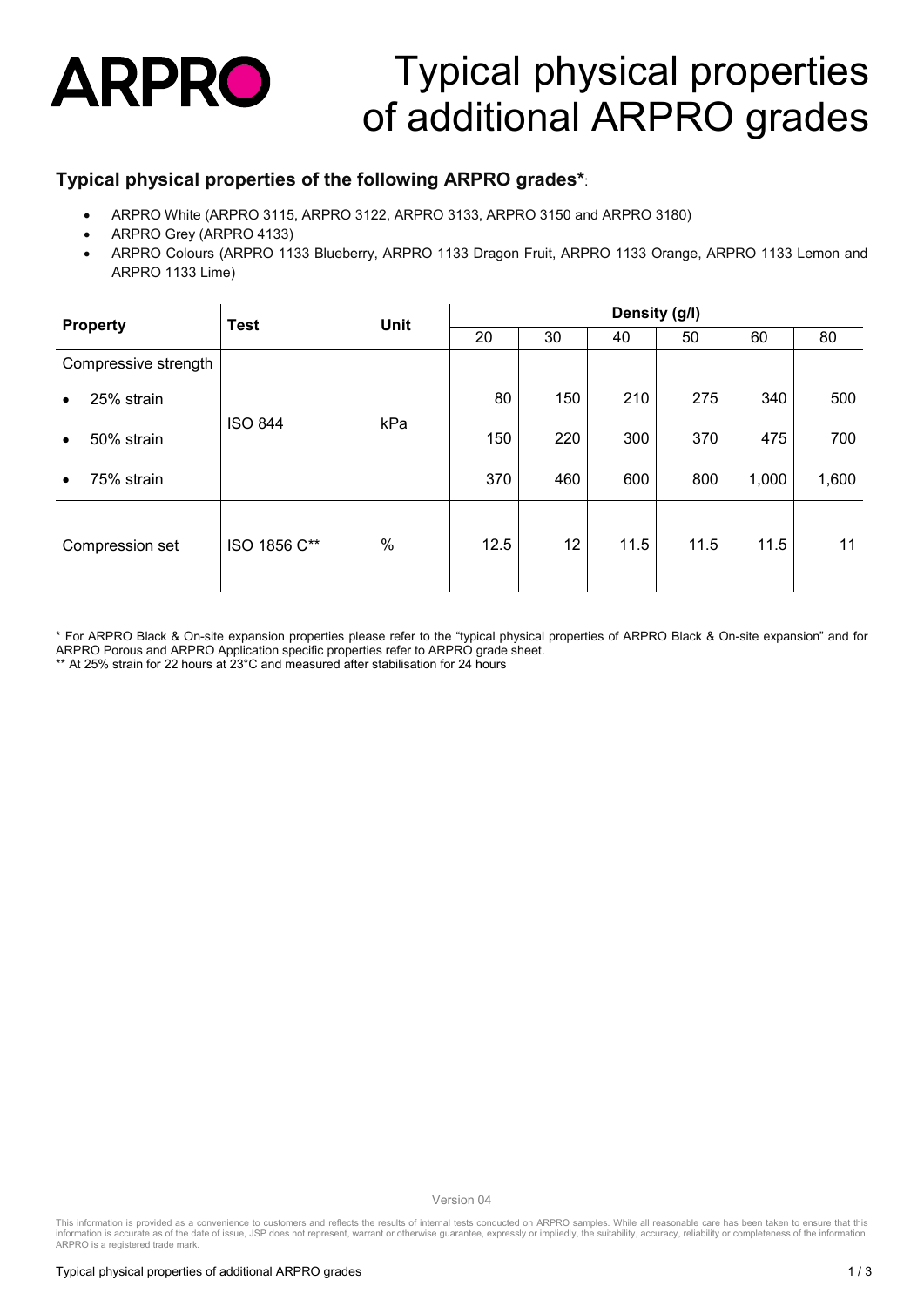

### Typical physical properties of additional ARPRO grades

**Compressive strength:** The ability of a material to resist forces that attempt to compress it.

#### **Test method:** ISO 844

Five 50mm cubes are compressed at a rate of 5mm/min, to a maximum of 85% compression. The compressive stress and corresponding relative deformation are recorded.



#### Compressive strength - ISO 844

Version 04

This information is provided as a convenience to customers and reflects the results of internal tests conducted on ARPRO samples. While all reasonable care has been taken to ensure that this<br>information is accurate as of t ARPRO is a registered trade mark.